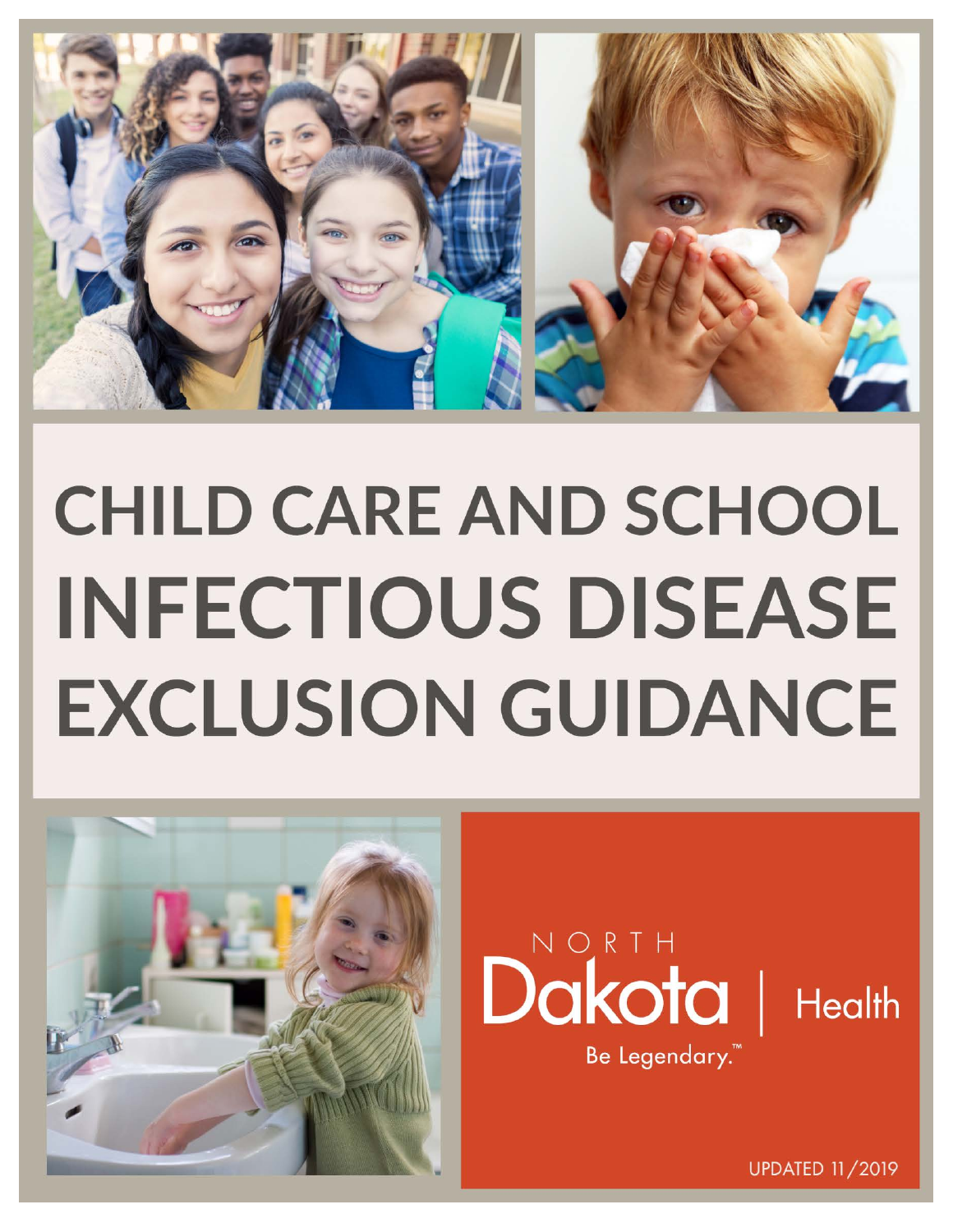# Exclusion of Ill Individuals from Child Care or School

The following table outlines the recommendations from the North Dakota Department of Health (NDDoH) for exclusion for specific diseases. These guidelines should be followed unless a school or child care facility has a more stringent policy in place. For more information about these conditions, please visit<https://www.health.nd.gov/diseases-conditions> or call 800-472-2180.

## **General Exclusion Criteria**

#### **Child Care:**

Regardless of the disease, children should be excluded from child care if they meet any of the following exclusion criteria:

- 1. The staff determines the child is unwilling or unable to participate in activities due to illness.
- 2. The staff determines that they cannot care for the sick child without compromising their ability to care for the health and safety of the other children in the group.
- 3. The child has a fever (oral temperature above 101°F, axillary temperature above 100°F, rectal temperature above 102°F) along with difficulty breathing, changes in behavior, lethargy, irritability, or persistent crying.
- 4. The child experiences vomiting two or more times in the preceding 24 hours, unless determined to be caused by a non-communicable condition and child is able to remain hydrated and participate in activities.
- 5. The child has diarrhea and stool is not contained in diaper or if fecal accidents occur in a child who is toilet trained, or if stool frequency exceeds two or more stools above normal for that child, or if stool contains blood or mucus.
- 6. Persistent abdominal pain (two or more hours) or intermittent abdominal pain associated with fever, dehydration or other systemic signs and symptoms.
- 7. Oral lesions if the child is unable to contain drool or if unable to participate because of other symptoms or until the child is considered to be noninfectious.
- 8. Skin lesions if they are weeping/draining/oozing and unable to be kept covered with a waterproof dressing.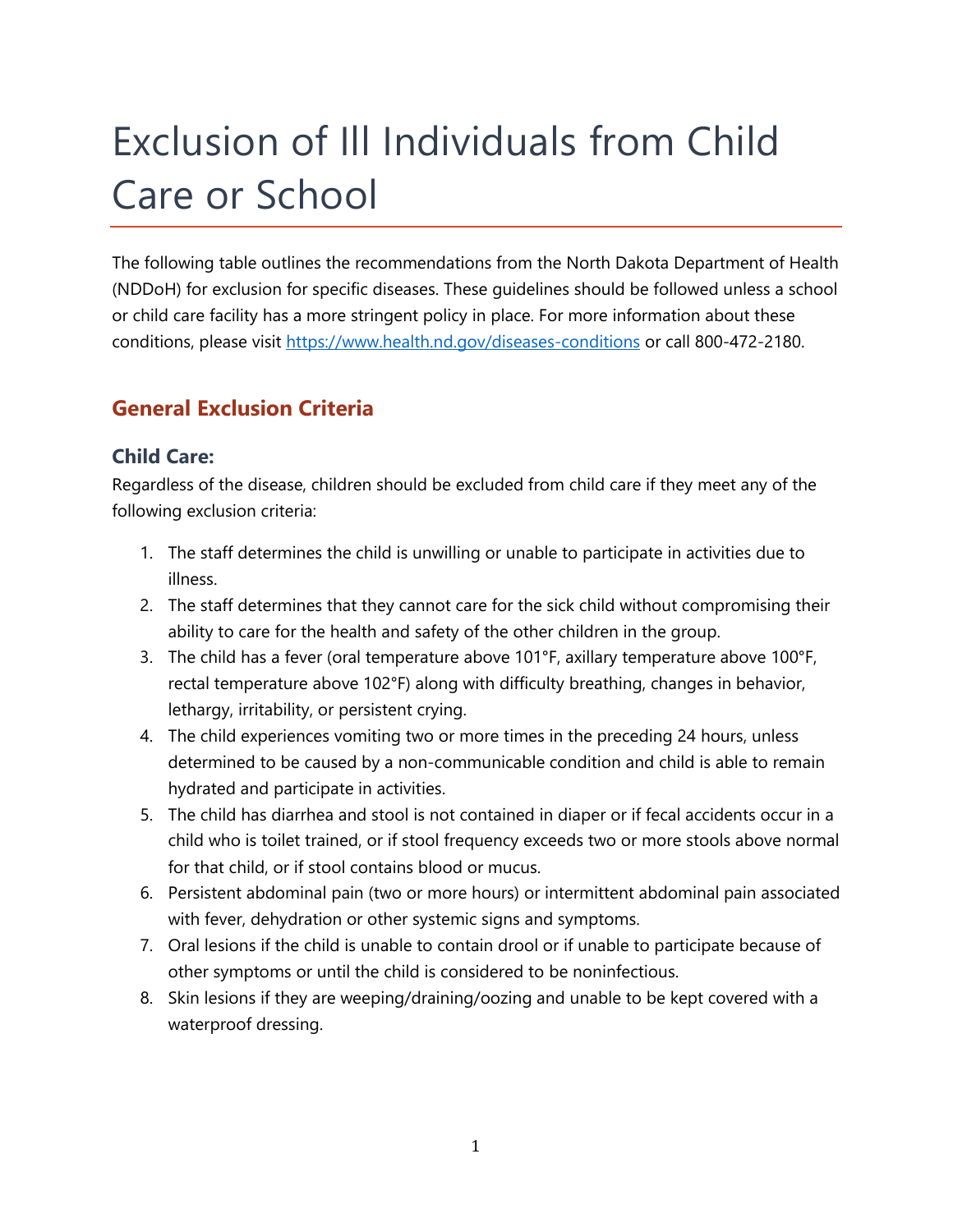#### **School:**

Regardless of the disease, children should be excluded from school if they meet any of the following exclusion criteria:

- 1. The staff determines the child is unwilling or unable to participate in activities due to illness.
- 2. The staff determines that they cannot care for the sick child without compromising their ability to care for the health and safety of the other children in the group.
- 3. The child has a fever (oral temperature above 101°F, axillary temperature above 100°F, rectal temperature above 102°F) along with difficulty breathing, changes in behavior, lethargy, irritability, or persistent crying.
- 4. The child experiences vomiting two or more times in the preceding 24 hours, unless determined to be caused by a non-communicable condition and the child is able to remain hydrated and participate in activities.
- 5. The individual has diarrhea and cannot self-contain stool.

If you suspect or know of a child attending your child care center or school that has one of the conditions listed below with a reportable conditions symbol  $(\bullet)$ , please call the NDDoH Division of Disease Control at 800-472-2180 to report.

| <b>Disease</b>                                | <b>Child Care Exclusion</b>                                                              | <b>School Exclusion</b>                                                                  | <b>Return</b>                                                              |
|-----------------------------------------------|------------------------------------------------------------------------------------------|------------------------------------------------------------------------------------------|----------------------------------------------------------------------------|
| <b>Bacterial</b><br>meningitis $\blacksquare$ | Yes.                                                                                     | Yes.                                                                                     | When a health professional<br>determines they are no longer<br>contagious. |
| <b>Bronchitis</b>                             | No, unless general<br>exclusions apply.                                                  | No, unless general<br>exclusions apply.                                                  |                                                                            |
| <b>Campylobacteriosis</b><br>(Campylobacter)  | No, unless general<br>exclusions apply.<br>Exclude symptomatic staff<br>who handle food. | No, unless general<br>exclusions apply.<br>Exclude symptomatic staff<br>who handle food. | Children and staff can return<br>when diarrhea resolves.                   |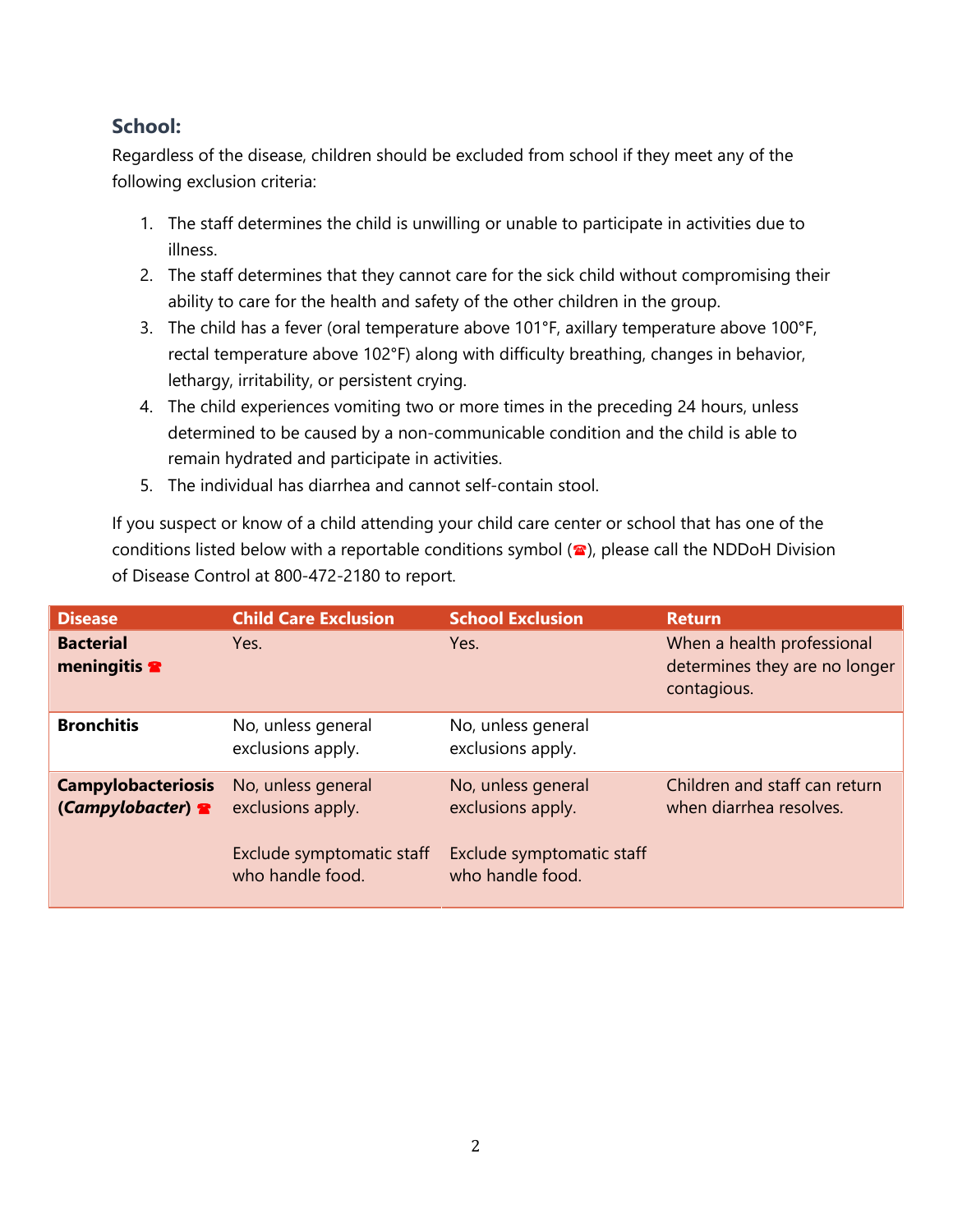| <b>Disease</b>                                | <b>Child Care Exclusion</b>                                                                                                                                                                                                                                             | <b>School Exclusion</b>                                                                                                                                                                                                                                                 | <b>Return</b>                                                                                                                                                                                                     |
|-----------------------------------------------|-------------------------------------------------------------------------------------------------------------------------------------------------------------------------------------------------------------------------------------------------------------------------|-------------------------------------------------------------------------------------------------------------------------------------------------------------------------------------------------------------------------------------------------------------------------|-------------------------------------------------------------------------------------------------------------------------------------------------------------------------------------------------------------------|
| <b>Chickenpox <sup>2</sup></b>                | Yes, children and staff<br>should be excluded.                                                                                                                                                                                                                          | Yes, children and staff<br>should be excluded.                                                                                                                                                                                                                          | Children or staff should be<br>excluded until all blisters have<br>dried into scabs and no new                                                                                                                    |
|                                               | Exposed children or staff<br>without symptoms do not<br>need to stay home unless<br>chickenpox develops.<br>Disease may be prevented<br>after exposure if<br>unvaccinated individuals<br>are vaccinated within<br>three to five days of being<br>exposed to chickenpox. | Exposed children or staff<br>without symptoms do not<br>need to stay home unless<br>chickenpox develops.<br>Disease may be prevented<br>after exposure if<br>unvaccinated individuals<br>are vaccinated within<br>three to five days of being<br>exposed to chickenpox. | blisters have started for 24<br>hours or in immunized<br>individuals without scabs,<br>until the blisters are resolving.<br>This usually takes five to six<br>days.                                               |
| <b>Cholera</b><br>(Vibrio cholerae) $\bullet$ | No, unless general<br>exclusions apply.                                                                                                                                                                                                                                 | No, unless general<br>exclusions apply.                                                                                                                                                                                                                                 | Children and staff can return<br>when diarrhea resolves.                                                                                                                                                          |
|                                               | Exclude symptomatic staff<br>who handle food.                                                                                                                                                                                                                           | Exclude symptomatic staff<br>who handle food.                                                                                                                                                                                                                           |                                                                                                                                                                                                                   |
| <b>Clostridium</b><br>difficile               | Yes, children should be<br>excluded.                                                                                                                                                                                                                                    | No, unless general<br>exclusions apply.                                                                                                                                                                                                                                 | Child in child care may return<br>when stools are contained in<br>the diaper or child is able to<br>control diarrhea and stool<br>frequency is no more than<br>two stools above that child's<br>normal frequency. |
| <b>Cryptosporidiosis</b><br>(Crypto)          | No, unless general<br>exclusions apply.                                                                                                                                                                                                                                 | No, unless general<br>exclusions apply.                                                                                                                                                                                                                                 | Children and staff can return<br>when diarrhea resolves.                                                                                                                                                          |
|                                               | Exclude symptomatic staff<br>who handle food.                                                                                                                                                                                                                           | Exclude symptomatic staff<br>who handle food.                                                                                                                                                                                                                           |                                                                                                                                                                                                                   |
| <b>Ear infection</b>                          | No, unless general<br>exclusions apply.                                                                                                                                                                                                                                 | No, unless general<br>exclusions apply.                                                                                                                                                                                                                                 |                                                                                                                                                                                                                   |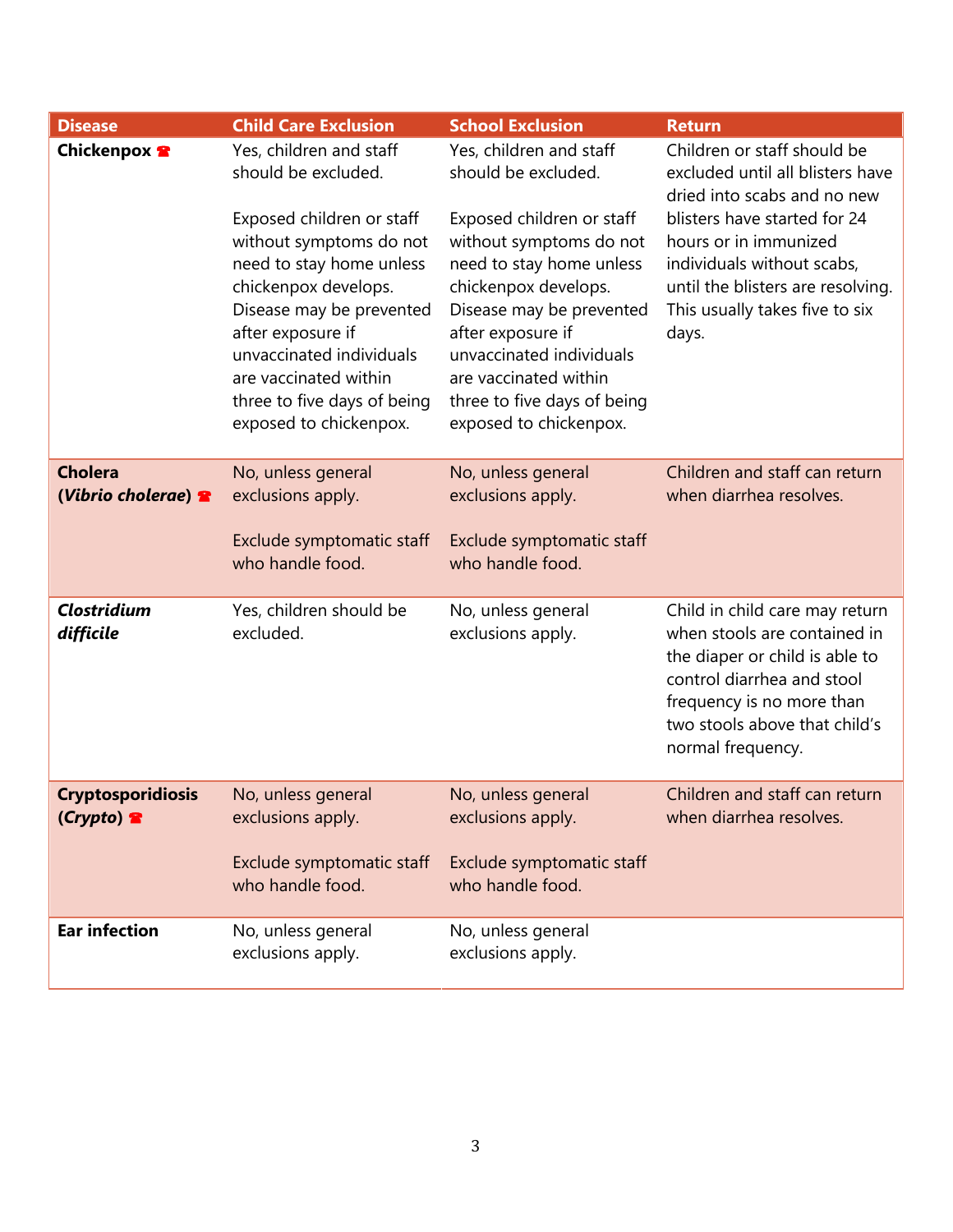| <b>Disease</b>                                                                           | <b>Child Care Exclusion</b>                    | <b>School Exclusion</b>                                              | <b>Return</b>                                                                                                                                                                                                                                                                                                                                |
|------------------------------------------------------------------------------------------|------------------------------------------------|----------------------------------------------------------------------|----------------------------------------------------------------------------------------------------------------------------------------------------------------------------------------------------------------------------------------------------------------------------------------------------------------------------------------------|
| E. coli O157:H7 and<br>all other Shiga<br>toxin-producing E.<br>coli (STEC) <sup>8</sup> | Yes.<br>Exclude symptomatic staff              | No, unless general<br>exclusions apply.<br>Exclude symptomatic staff | Children and staff can return<br>when diarrhea resolves and<br>two consecutive negative<br>stool samples are obtained at                                                                                                                                                                                                                     |
|                                                                                          | who handle food.                               | who handle food.                                                     | least 24 hours apart and 48<br>hours after completion of<br>antibiotics.                                                                                                                                                                                                                                                                     |
|                                                                                          |                                                |                                                                      | Food handlers must be<br>excluded from handling food<br>until the regulatory authority<br>grants approval for their<br>return and two consecutive<br>negative stool samples are<br>obtained at least 24 hours<br>apart and 48 hours after<br>completion of antibiotics or<br>the worker has been<br>asymptomatic for at least<br>seven days. |
| Flu (Influenza) $\mathbf{\Omega}$                                                        | Yes, children and staff<br>should be excluded. | Yes, children and staff<br>should be excluded.                       | Children and staff can return<br>when they are fever free for<br>24 hours without the use of<br>fever reducing medicine.                                                                                                                                                                                                                     |
| <b>Fifth disease</b>                                                                     | No, unless general<br>exclusions apply.        | No, unless general<br>exclusions apply.                              |                                                                                                                                                                                                                                                                                                                                              |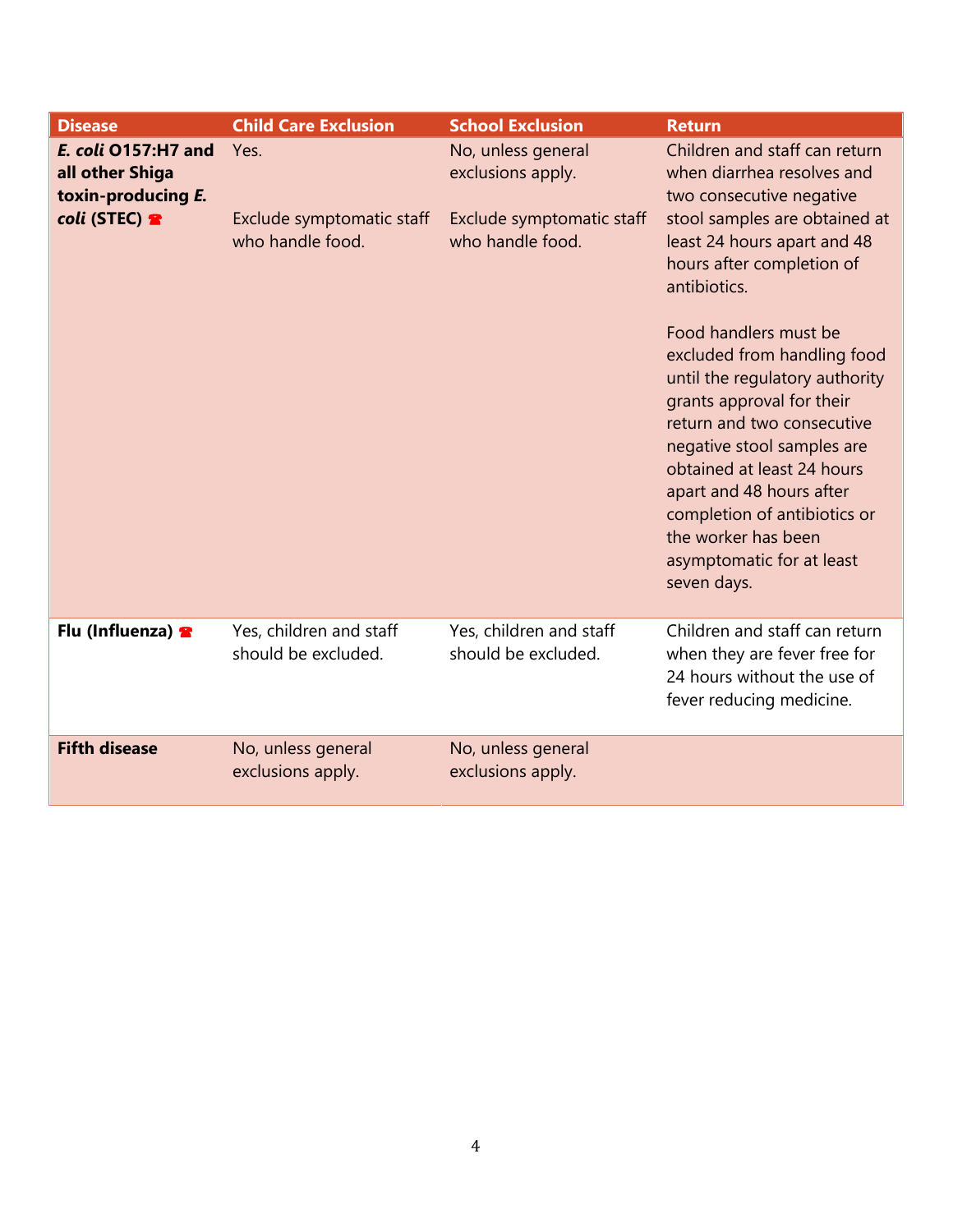| <b>Disease</b>                                        | <b>Child Care Exclusion</b>                                                                                                                                                                                                                                                                                                                                                             | <b>School Exclusion</b>                                                                                                                                                                                                                                                                                                                                                             | <b>Return</b>                                                                                                                                                                                                                                                                                  |
|-------------------------------------------------------|-----------------------------------------------------------------------------------------------------------------------------------------------------------------------------------------------------------------------------------------------------------------------------------------------------------------------------------------------------------------------------------------|-------------------------------------------------------------------------------------------------------------------------------------------------------------------------------------------------------------------------------------------------------------------------------------------------------------------------------------------------------------------------------------|------------------------------------------------------------------------------------------------------------------------------------------------------------------------------------------------------------------------------------------------------------------------------------------------|
| <b>Fungal infections</b><br>of the skin<br>(Ringworm, | Yes, but not until the end<br>of the day.                                                                                                                                                                                                                                                                                                                                               | Yes, but not until the end<br>of the day.                                                                                                                                                                                                                                                                                                                                           | Athletes with ringworm can<br>compete in matches 72 hours<br>after starting treatment and                                                                                                                                                                                                      |
| Athlete's foot, etc.)                                 | Children with ringworm<br>can attend child care as<br>long as treatment has<br>been started. When<br>possible, the affected area<br>should be covered.<br>However, all people with<br>fungal infections should<br>be excluded from certain<br>activities that are likely to<br>expose others to the<br>fungus, such as using<br>swimming pools, showers,<br>towels at public gyms, etc. | Children with ringworm<br>can attend school as long<br>as treatment has been<br>started. When possible,<br>the affected area should<br>be covered.<br>However, all people with<br>fungal infections should<br>be excluded from certain<br>activities that are likely to<br>expose others to the<br>fungus, such as using<br>swimming pools, showers,<br>towels at public gyms, etc. | when the affected area can be<br>covered.                                                                                                                                                                                                                                                      |
| Giardiasis (Giardia)                                  | No, unless general<br>exclusions apply.<br>Exclude symptomatic staff<br>who handle food.                                                                                                                                                                                                                                                                                                | No, unless general<br>exclusions apply.<br>Exclude symptomatic staff<br>who handle food.                                                                                                                                                                                                                                                                                            | Children and staff can return<br>when diarrhea resolves.                                                                                                                                                                                                                                       |
| Hand, foot &<br>mouth disease<br>(HFMD)               | No, unless general<br>exclusions apply.                                                                                                                                                                                                                                                                                                                                                 | No, unless general<br>exclusions apply.                                                                                                                                                                                                                                                                                                                                             |                                                                                                                                                                                                                                                                                                |
| <b>Head lice</b>                                      | Yes, but not until the end<br>of the day.                                                                                                                                                                                                                                                                                                                                               | No.                                                                                                                                                                                                                                                                                                                                                                                 | Exclusion and treatment of<br>children in child care can<br>occur at the end of the day<br>with return the following day.<br>Children can remain in school,<br>but should be treated for lice<br>as soon as possible.<br>Head-to-head contact with<br>other children should be<br>discouraged. |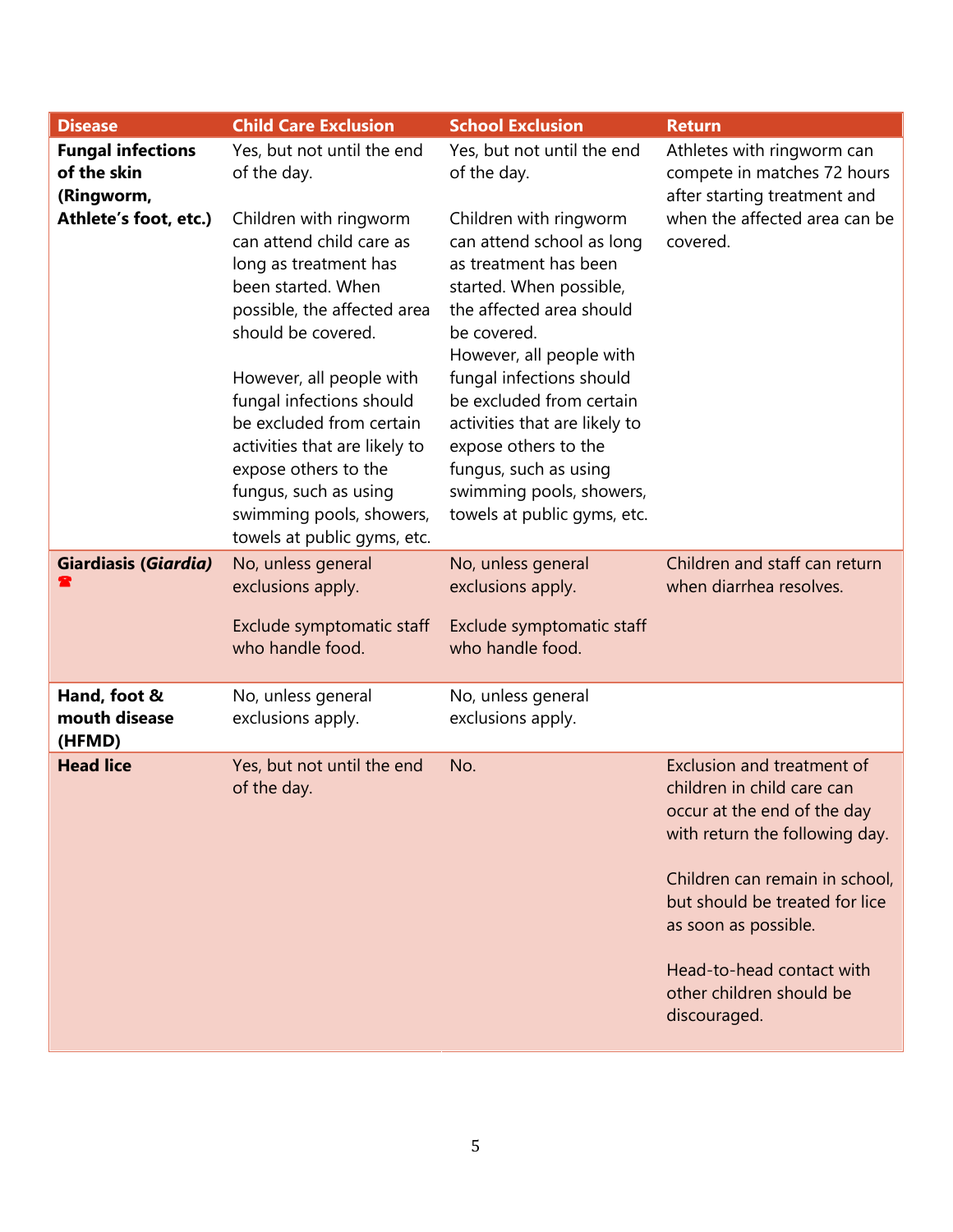| <b>Disease</b>                                       | <b>Child Care Exclusion</b>                                                                                               | <b>School Exclusion</b>                                                                                                                                                                            | <b>Return</b>                                                                                                                                                                                                                                                                        |
|------------------------------------------------------|---------------------------------------------------------------------------------------------------------------------------|----------------------------------------------------------------------------------------------------------------------------------------------------------------------------------------------------|--------------------------------------------------------------------------------------------------------------------------------------------------------------------------------------------------------------------------------------------------------------------------------------|
| Hepatitis A                                          | Yes.                                                                                                                      | No, unless general<br>exclusions apply.                                                                                                                                                            | Children and staff can return<br>seven days after onset of<br>symptoms.                                                                                                                                                                                                              |
|                                                      | All symptomatic child care<br>staff should be excluded.                                                                   | Exclude symptomatic staff<br>who handle food.                                                                                                                                                      | Food handlers must be<br>excluded from handling food<br>until the regulatory authority<br>grants approval for their<br>return and at least seven days<br>have passed since the onset<br>of jaundice or 14 days have<br>passed since the onset of<br>symptoms other than<br>jaundice. |
| Hepatitis B                                          | No.                                                                                                                       | No.                                                                                                                                                                                                |                                                                                                                                                                                                                                                                                      |
| Hepatitis $C \cdot$                                  | No.                                                                                                                       | No.                                                                                                                                                                                                |                                                                                                                                                                                                                                                                                      |
| <b>Herpes simplex</b><br>"cold sores"                | No, unless child has<br>mouth sores or blisters<br>and does not have control<br>of drooling or other<br>exclusions apply. | For primary infections, no,<br>unless child has mouth<br>sores or blisters and does<br>not have control of<br>drooling or other<br>exclusions apply.<br>For recurrent infections,<br>no exclusion. | If uncontrolled drooling, child<br>may return once mouth sores<br>are gone.                                                                                                                                                                                                          |
| <b>Hib (Haemophilus</b><br><i>influenzae</i> type B) | Yes.<br>do not need to be<br>excluded.                                                                                    | Yes.<br>do not need to be<br>excluded.                                                                                                                                                             | Children should be excluded<br>until a health professional<br>Exposed children and staff Exposed children and staff determines they are no longer<br>contagious.                                                                                                                     |
| <b>HIV &amp;</b>                                     | No.                                                                                                                       | No.                                                                                                                                                                                                |                                                                                                                                                                                                                                                                                      |
| Impetigo                                             | Yes, but not until the end<br>of the day.                                                                                 | Yes, but not until the end<br>of the day.                                                                                                                                                          | Children can return after<br>starting treatment and as<br>long as draining lesions can<br>be covered.                                                                                                                                                                                |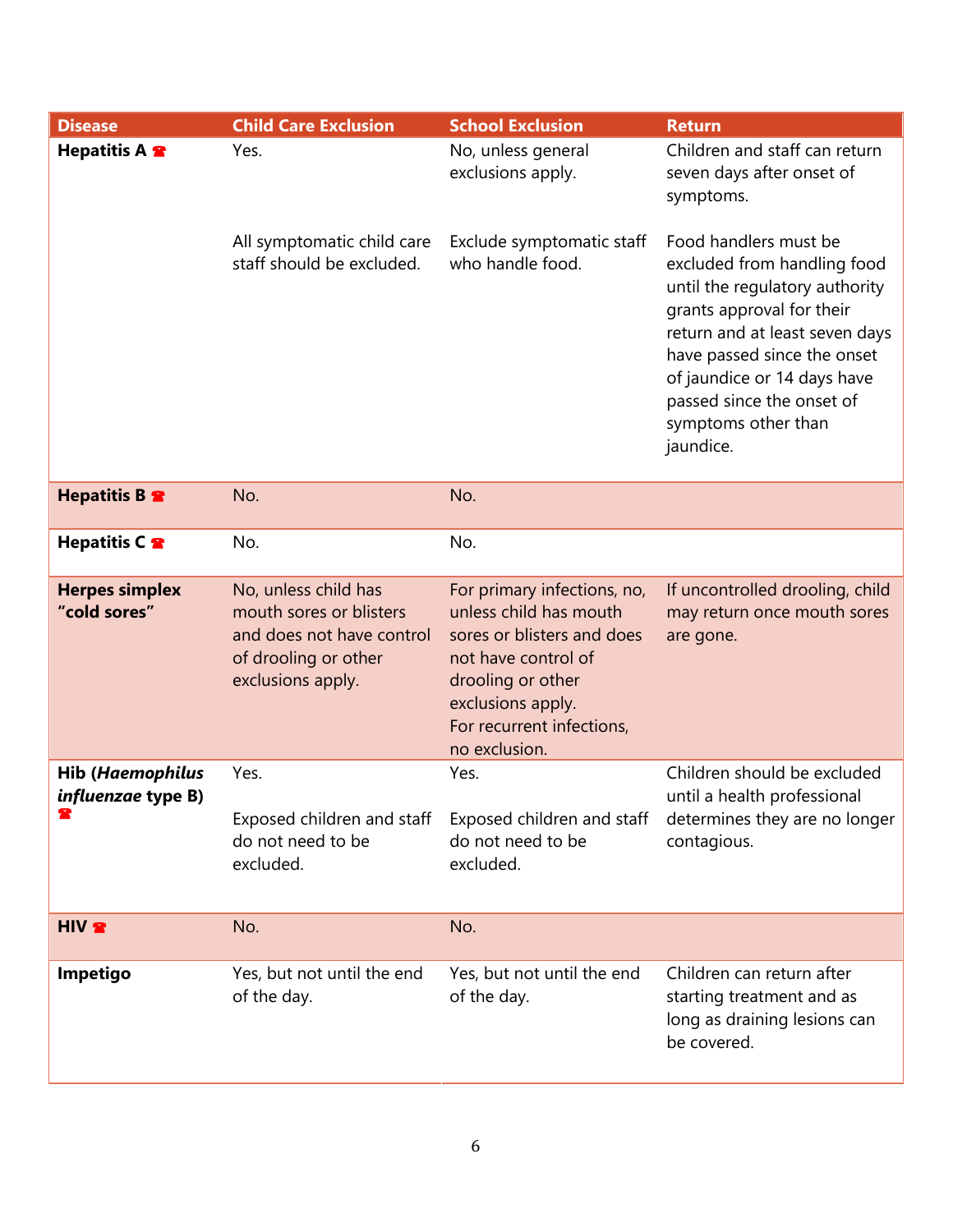| <b>Disease</b>                                                             | <b>Child Care Exclusion</b>                                                                                                                                                                     | <b>School Exclusion</b>                                                                                                                                                                         | <b>Return</b>                                                                                                                 |
|----------------------------------------------------------------------------|-------------------------------------------------------------------------------------------------------------------------------------------------------------------------------------------------|-------------------------------------------------------------------------------------------------------------------------------------------------------------------------------------------------|-------------------------------------------------------------------------------------------------------------------------------|
| Measles <sup>2</sup>                                                       | Yes, children and staff<br>should be excluded.                                                                                                                                                  | Yes, children and staff<br>should be excluded.                                                                                                                                                  | Children and staff who are<br>infected with the measles<br>virus can return after the rash                                    |
|                                                                            | Exposed persons:<br>Vaccinated people who<br>are not showing                                                                                                                                    | Exposed persons:<br>Vaccinated people who<br>are not showing                                                                                                                                    | has been present for four<br>days.                                                                                            |
|                                                                            | symptoms do not need to<br>be excluded.                                                                                                                                                         | symptoms need not be<br>excluded.                                                                                                                                                               | If unvaccinated people are<br>not vaccinated within 72<br>hours, they should be                                               |
|                                                                            | Unvaccinated people who<br>have been exempted from<br>measles immunization for<br>medical, religious, moral<br>or philosophical reasons<br>must be immunized<br>within 72 hours of<br>exposure. | Unvaccinated people who<br>have been exempted from<br>measles immunization for<br>medical, religious, moral<br>or philosophical reasons<br>must be immunized<br>within 72 hours of<br>exposure. | excluded from all activities<br>until the NDDoH determines<br>it is safe for them to return.                                  |
| Meningococcal<br>meningitis<br>(Neisseria<br>meningitidis) <b>R</b>        | Yes children and staff<br>should be excluded.                                                                                                                                                   | Yes, children and staff<br>should be excluded.                                                                                                                                                  | People should be excluded<br>until at least 24 hours after<br>antibiotic therapy was started<br>and the illness has subsided. |
| <b>Molluscum</b>                                                           | No.                                                                                                                                                                                             | No.                                                                                                                                                                                             |                                                                                                                               |
| (Molluscum<br>contagiosum)                                                 | However, lesions should<br>be covered.                                                                                                                                                          | However, children<br>participating in close<br>contact sports, such as<br>wrestling, should be<br>excluded if lesions are<br>visible and cannot be<br>covered.                                  |                                                                                                                               |
| <b>Infectious</b><br>mononucleosis<br>(Mono)                               | No, unless general<br>exclusions apply.                                                                                                                                                         | No, unless general<br>exclusions apply.                                                                                                                                                         |                                                                                                                               |
| <b>MRSA (Methicillin-</b><br>resistant<br><b>Staphylococcus</b><br>aureus) | No, unless the wound<br>cannot be covered or<br>general exclusions apply.                                                                                                                       | No, unless the wound<br>cannot be covered or<br>general exclusions apply.                                                                                                                       |                                                                                                                               |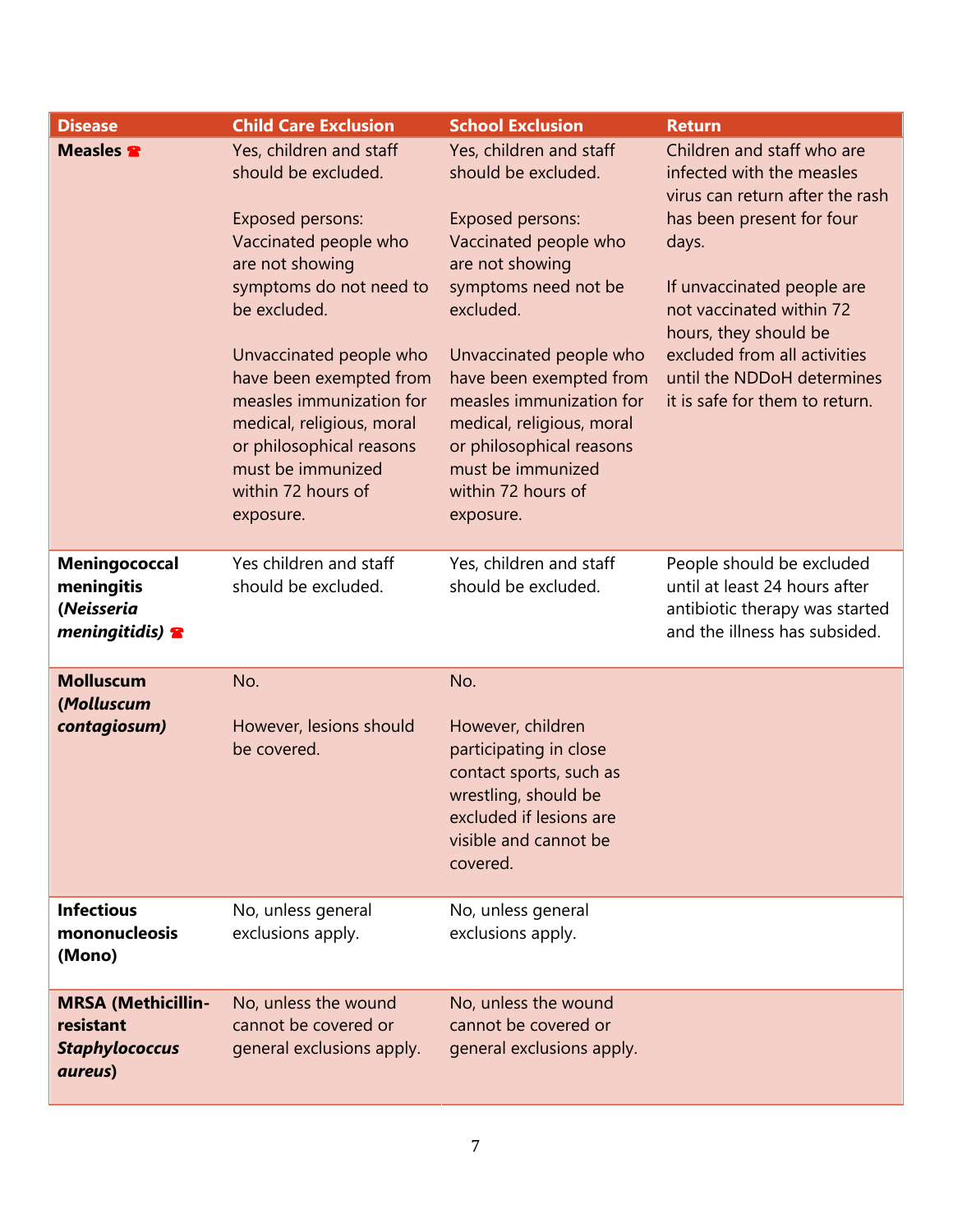| <b>Disease</b>                              | <b>Child Care Exclusion</b>                                                                                                                                                      | <b>School Exclusion</b>                                                                                                                                                          | <b>Return</b>                                                                                                  |
|---------------------------------------------|----------------------------------------------------------------------------------------------------------------------------------------------------------------------------------|----------------------------------------------------------------------------------------------------------------------------------------------------------------------------------|----------------------------------------------------------------------------------------------------------------|
| Mumps <sup>2</sup>                          | Yes, children and staff<br>should be excluded.                                                                                                                                   | Yes, children and staff<br>should be excluded.                                                                                                                                   | Children and staff should be<br>excluded for five days after<br>symptom onset.                                 |
| <b>Norovirus</b>                            | Yes.                                                                                                                                                                             | Yes.                                                                                                                                                                             | Children and staff may return<br>48 hours after diarrhea and/or<br>vomiting has resolved.                      |
| <b>Pertussis</b>                            | Yes, children and staff                                                                                                                                                          | Yes, children and staff                                                                                                                                                          | Children and staff may return                                                                                  |
| (Whooping cough)                            | should be excluded.                                                                                                                                                              | should be excluded.                                                                                                                                                              | after they have completed<br>five days of appropriate                                                          |
|                                             | Symptomatic contacts<br>(contacts with a cough) of<br>pertussis cases also<br>should be excluded from<br>activities until five days of<br>antibiotic treatment are<br>completed. | Symptomatic contacts<br>(contacts with a cough) of<br>pertussis cases also<br>should be excluded from<br>activities until five days of<br>antibiotic treatment are<br>completed. | antibiotics or if they have<br>been coughing for more than<br>21 days.                                         |
|                                             | Contacts without<br>symptoms do not need to<br>be excluded.                                                                                                                      | Contacts without<br>symptoms do not need to<br>be excluded.                                                                                                                      |                                                                                                                |
| <b>Pinkeye</b>                              | No, unless general<br>exclusions apply.                                                                                                                                          | No, unless general<br>exclusions apply.                                                                                                                                          |                                                                                                                |
| <b>Pinworms</b>                             | No.                                                                                                                                                                              | No.                                                                                                                                                                              |                                                                                                                |
| <b>Pneumonia</b>                            | No, unless general<br>exclusions apply.                                                                                                                                          | No, unless general<br>exclusions apply.                                                                                                                                          |                                                                                                                |
| <b>Rotavirus</b>                            | No, unless general<br>exclusions apply.                                                                                                                                          | No, unless general<br>exclusions apply.                                                                                                                                          | Children and staff can return<br>when diarrhea resolves.                                                       |
| <b>RSV (Respiratory</b><br>syncytial virus) | No, unless child exhibits<br>rapid or labored breathing<br>or general exclusions<br>apply.                                                                                       | No, unless child exhibits<br>rapid or labored breathing<br>or general exclusions<br>apply.                                                                                       | Children can return when they<br>are fever free for 24 hours<br>without the use of fever<br>reducing medicine. |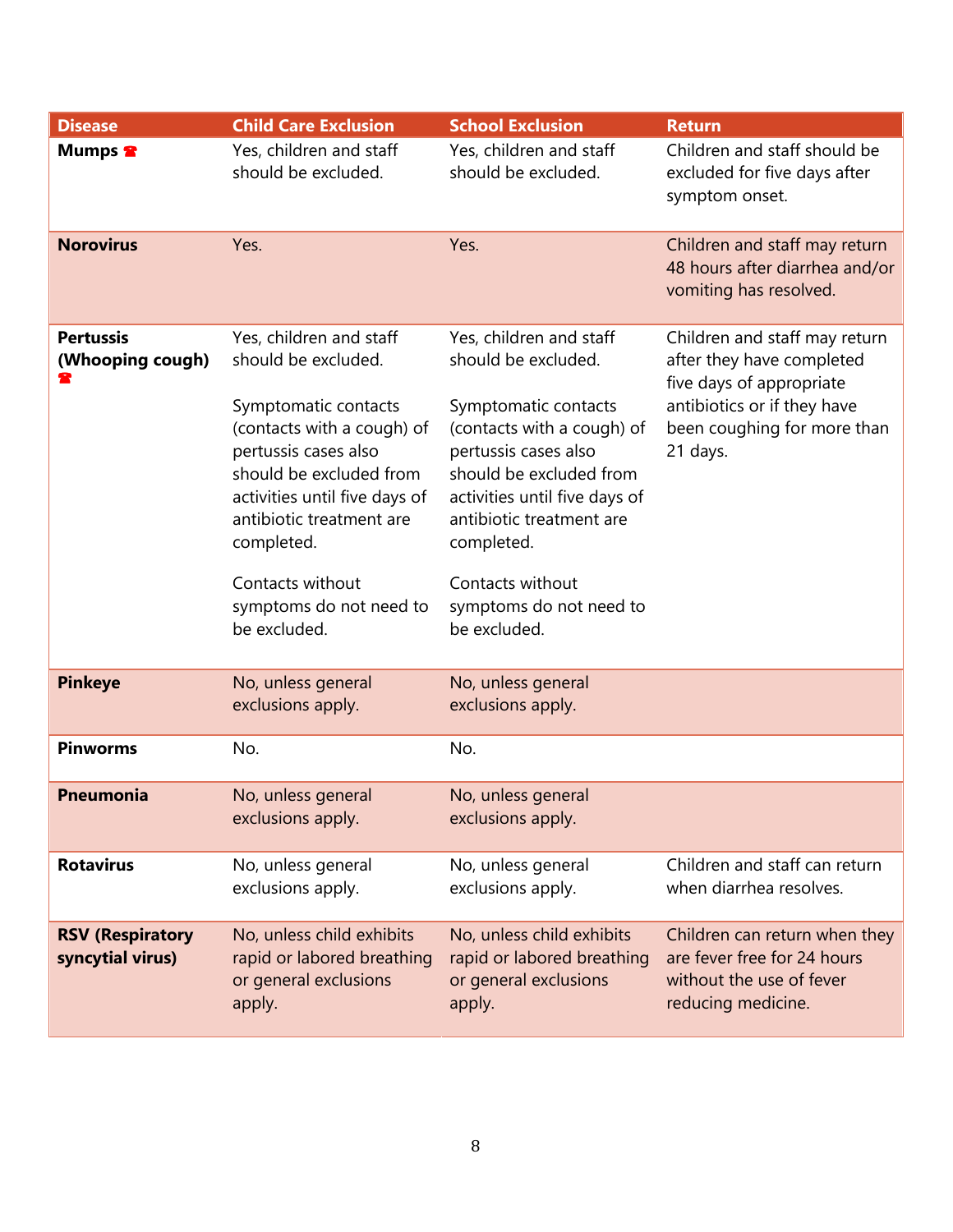| <b>Disease</b>                                       | <b>Child Care Exclusion</b>                                                                                                                                                                                                                                                                      | <b>School Exclusion</b>                                                                                                                                                                                                                                                                          | <b>Return</b>                                                                                                                                                                                                                                                                                                                |
|------------------------------------------------------|--------------------------------------------------------------------------------------------------------------------------------------------------------------------------------------------------------------------------------------------------------------------------------------------------|--------------------------------------------------------------------------------------------------------------------------------------------------------------------------------------------------------------------------------------------------------------------------------------------------|------------------------------------------------------------------------------------------------------------------------------------------------------------------------------------------------------------------------------------------------------------------------------------------------------------------------------|
| Rubella <sup>2</sup>                                 | Yes, children and staff<br>should be excluded.                                                                                                                                                                                                                                                   | Yes, children and staff<br>should be excluded.                                                                                                                                                                                                                                                   | Children and staff should be<br>excluded for seven days after<br>rash onset.                                                                                                                                                                                                                                                 |
|                                                      | Exposed persons:<br>Vaccinated people who<br>are not showing<br>symptoms need not be<br>excluded.<br>Unvaccinated people who<br>have been exempted from<br>MMR immunization for<br>medical, religious, moral<br>or philosophical reasons<br>must be immunized<br>within 72 hours of<br>exposure. | Exposed persons:<br>Vaccinated people who<br>are not showing<br>symptoms need not be<br>excluded.<br>Unvaccinated people who<br>have been exempted from<br>MMR immunization for<br>medical, religious, moral<br>or philosophical reasons<br>must be immunized<br>within 72 hours of<br>exposure. | If unvaccinated people are<br>not vaccinated within 72<br>hours, they should be<br>excluded from all activities<br>until the NDDoH determines<br>it is safe for them to return.                                                                                                                                              |
| <b>Salmonellosis</b><br>(Nontyphoidal<br>Salmonella) | No, unless general<br>exclusions apply.                                                                                                                                                                                                                                                          | No, unless general<br>exclusions apply.                                                                                                                                                                                                                                                          | Children and staff can return<br>when diarrhea resolves.                                                                                                                                                                                                                                                                     |
|                                                      | Exclude symptomatic staff<br>who handle food.                                                                                                                                                                                                                                                    | Exclude symptomatic staff<br>who handle food.                                                                                                                                                                                                                                                    | Food handlers must be<br>excluded from handling food<br>until the regulatory authority<br>grants approval for their<br>return and two successive<br>negative stool samples are<br>obtained at least 24 hours<br>apart and 48 hours after<br>completion of antibiotics or<br>the worker has been<br>asymptomatic for 30 days. |
| <b>Scabies <sup>®</sup></b>                          | Yes, children and staff<br>should be excluded, but<br>not until the end of the<br>day.                                                                                                                                                                                                           | Yes, children and staff<br>should be excluded, but<br>not until the end of the<br>day.                                                                                                                                                                                                           | Children and staff may return<br>when treatment is complete.                                                                                                                                                                                                                                                                 |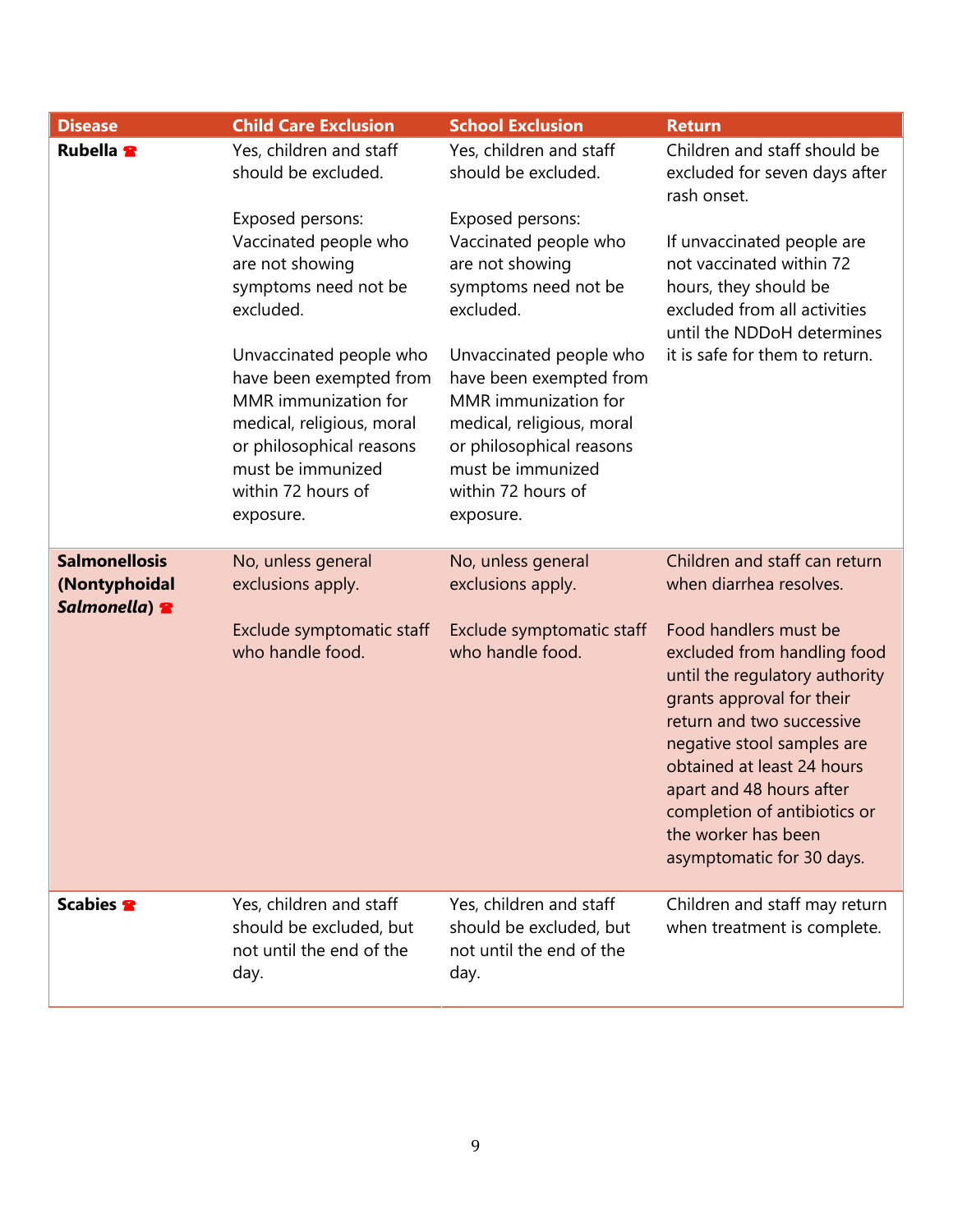| <b>Disease</b>                                                | <b>Child Care Exclusion</b>                                                                                                                                                                                                                                     | <b>School Exclusion</b>                                                                                                                                                                                                                                         | <b>Return</b>                                                                                                                                                                                                                                                                                                                   |
|---------------------------------------------------------------|-----------------------------------------------------------------------------------------------------------------------------------------------------------------------------------------------------------------------------------------------------------------|-----------------------------------------------------------------------------------------------------------------------------------------------------------------------------------------------------------------------------------------------------------------|---------------------------------------------------------------------------------------------------------------------------------------------------------------------------------------------------------------------------------------------------------------------------------------------------------------------------------|
| <b>Shigellosis</b><br>(Shigella)                              | Yes.                                                                                                                                                                                                                                                            | No, unless general<br>exclusions apply.                                                                                                                                                                                                                         | Children and staff can return<br>24 hours after diarrhea has<br>resolved and one negative<br>stool sample is obtained.                                                                                                                                                                                                          |
|                                                               |                                                                                                                                                                                                                                                                 | Exclude symptomatic staff<br>who handle food.                                                                                                                                                                                                                   | Food handlers must be<br>excluded from handling food<br>until the regulatory authority<br>grants approval for their<br>return and two successive<br>negative stool samples are<br>obtained at least 24 hours<br>apart and 48 hours after<br>completion of antibiotics or<br>the worker has been<br>asymptomatic for seven days. |
| <b>Shingles (Herpes</b><br>zoster)                            | No, unless lesions cannot<br>be covered.                                                                                                                                                                                                                        | No, unless lesions cannot<br>be covered.                                                                                                                                                                                                                        | Children and staff who are<br>excluded may return after the<br>lesions have crusted.                                                                                                                                                                                                                                            |
| <b>Strep throat</b><br>(Group A<br><b>Streptococcus)</b>      | Yes, children and staff<br>should be excluded.                                                                                                                                                                                                                  | Yes, children and staff<br>should be excluded.                                                                                                                                                                                                                  | Children and staff may return<br>when they have been on<br>appropriate antibiotics for 12<br>hours.                                                                                                                                                                                                                             |
| <b>Streptococcus</b><br>pneumoniae<br>(invasive) <sup>•</sup> | No, unless general<br>exclusions apply.                                                                                                                                                                                                                         | No, unless general<br>exclusions.                                                                                                                                                                                                                               |                                                                                                                                                                                                                                                                                                                                 |
| <b>Tuberculosis</b><br>$(TB)$ $\hat{ }$                       | Yes, children and staff<br>with TB disease should be<br>excluded until cleared to<br>return by a medical<br>provider.<br>Children and staff with<br>latent TB infection can<br>participate in all activities<br>whether they are receiving<br>treatment or not. | Yes, children and staff<br>with TB disease should be<br>excluded until cleared to<br>return by a medical<br>provider.<br>Children and staff with<br>latent TB infection can<br>participate in all activities<br>whether they are receiving<br>treatment or not. | Children and staff with TB<br>disease should be excluded<br>from school, child care or the<br>work place until the sputum<br>cultures are negative (about<br>two to four weeks after the<br>beginning of treatment) and<br>cleared to return by a medical<br>provider.                                                          |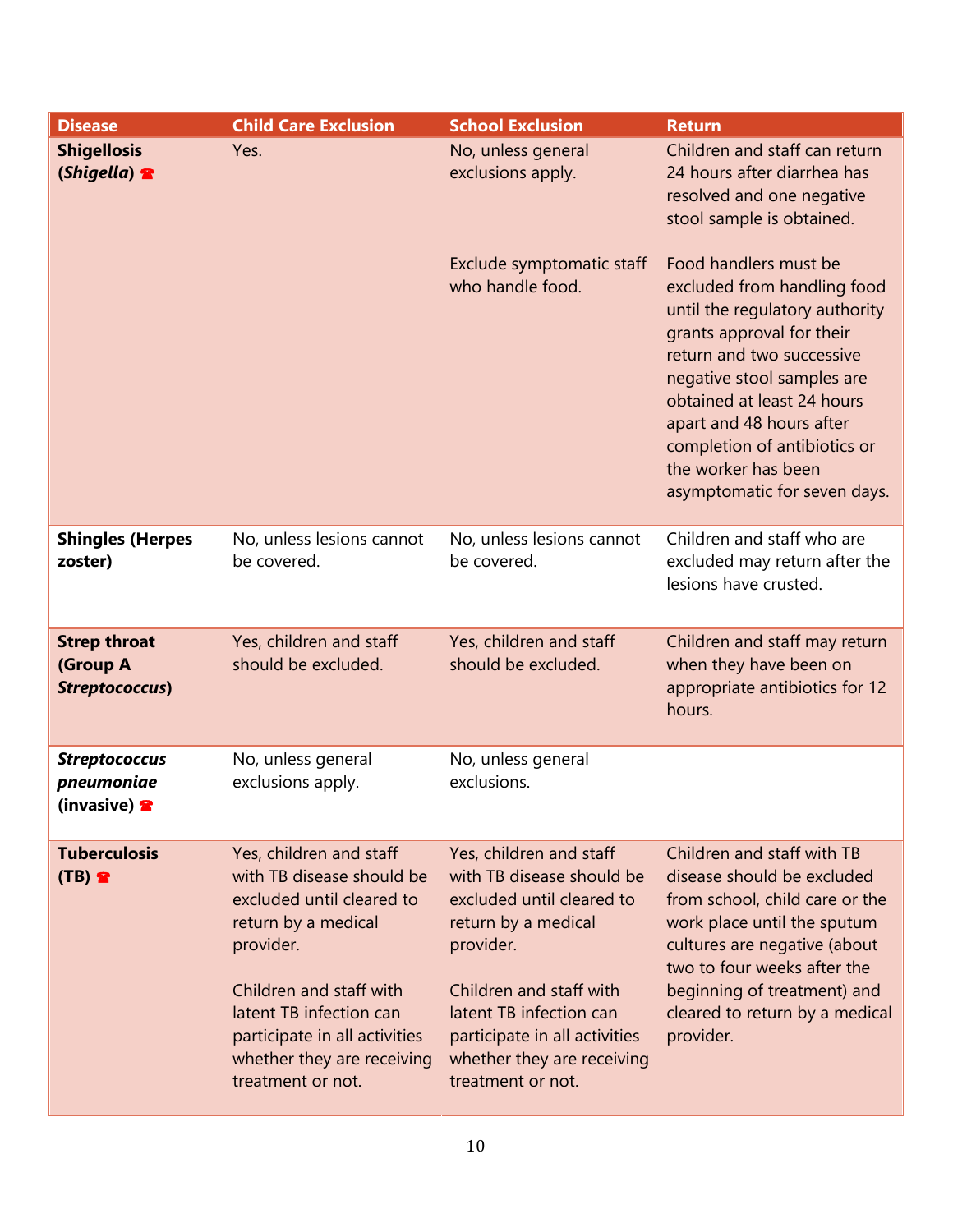| <b>Disease</b>                                                          | <b>Child Care Exclusion</b>                                                              | <b>School Exclusion</b>                                                                  | <b>Return</b>                                                                                                                                                                                                                                                                                                                            |
|-------------------------------------------------------------------------|------------------------------------------------------------------------------------------|------------------------------------------------------------------------------------------|------------------------------------------------------------------------------------------------------------------------------------------------------------------------------------------------------------------------------------------------------------------------------------------------------------------------------------------|
| <b>Typhoid Fever</b><br>(Salmonella Typhi<br>or Paratyphi) <sup>•</sup> | Yes.                                                                                     | Yes.                                                                                     | Children and staff may return<br>when diarrhea resolves and<br>three consecutive negative<br>stool samples are obtained at<br>least 24 hours apart and 48<br>hours after antibiotics are<br>completed.<br>Food handlers must be<br>excluded from handling food<br>until the regulatory authority<br>grants approval for their<br>return. |
| <b>Vibriosis</b>                                                        | No, unless general<br>exclusions apply.<br>Exclude symptomatic staff<br>who handle food. | No, unless general<br>exclusions apply.<br>Exclude symptomatic staff<br>who handle food. | Children and staff may return<br>when diarrhea resolves.                                                                                                                                                                                                                                                                                 |

### **Procedure for Excluding a Child**

- 1. Ask the child's parent or guardian to pick up the child as soon as possible.
- 2. The teacher or caregiver will provide care for the child in a place where the child will be comfortable and away from other children, while still being supervised. The child should continue to be observed for new or worsening symptoms.
- 3. Follow the advice of the child's health care professional or the NDDoH.
- 4. Contact the NDDoH if there is a question about a reportable communicable disease. Document actions in the child's file with date, time, symptoms, and actions taken (and by whom); sign and date the document.
- 5. Sanitize toys and other items the child may have put in his or her mouth and continue to practice good hand hygiene.

### **Criteria for Excluding Child Care/School Staff**

It is important to remember that diseases are not just spread by children to other children, but from staff to children as well as children to staff. Please encourage staff to discuss their health concerns with their health care provider or your facility's health consultant.